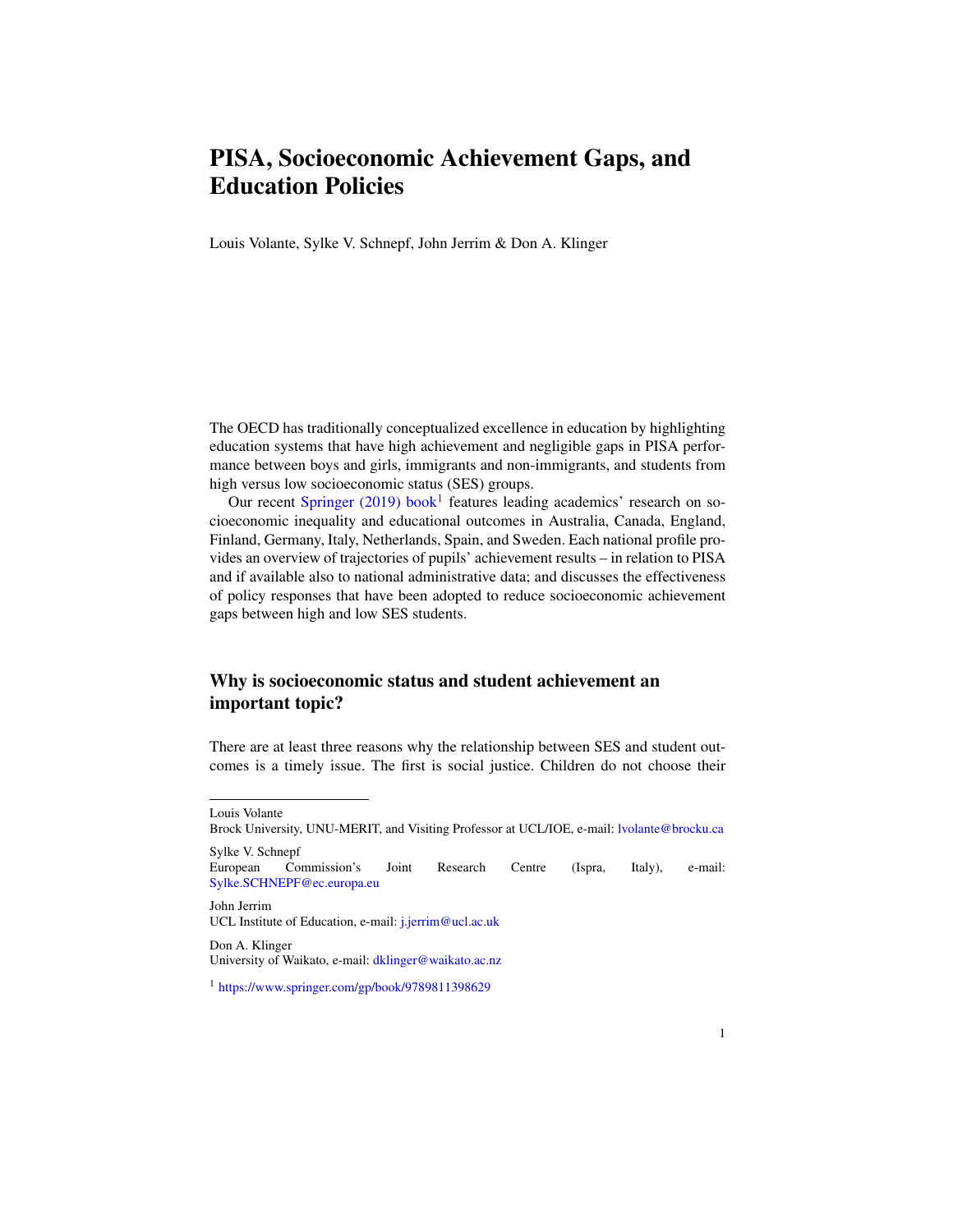family and/or SES position. Thus, it is "unfair" if subsequent life opportunities are to a large extent determined by a factor that resides outside of one's control. Second, there is an unfortunate persistence of inequality. Education can serve as a driver to create intergenerational mobility to redress the issues of persistence [\(Goldthorpe,](https://doi.org/10.1177/1043463113519068)  $2014$  $2014$ <sup>2</sup>; however, lack of quality access may serve to maintain or even increase these inequalities. Third, in a competitive world, it is critically important that nation states maximize their human resources. If students from poor and disadvantaged backgrounds are failing to reach their full academic potential, then this is unlikely to be the case.

## What are the trajectories of socioeconomic inequalities?

As the chapter authors have illustrated, in most countries, socioeconomic inequalities stayed similar or even increased with the exception of Germany. Using the most recent PISA 2015 data, those with lower and higher socio-economic backgrounds reflect gaps in achievement as much as one to two years of schooling. This suggest the clear cross-national need for further policy implementation to combat educational inequalities.

## What policy interventions are associated with socioeconomic inequality?

Summarizing from national profiles, education policies influencing the socioeconomic achievement gaps can be categorized along three dimensions: tracking versus comprehensive schooling, school autonomy versus centralization, and curriculum and instruction.

The most compelling evidence for a policy that increases socioeconomic achievement inequality was found with school tracking. Tracking refers to channeling students into different school programs with different curriculum, learning targets, and post-secondary career pathways. Tracking is generally associated with lower national average performance as well as greater social segregation of schools. Policies related to the use of school tracking are more likely to increase achievement gaps. Nevertheless, it is also apparent from the findings in the book that the relationship between tracking, socioeconomic inequality, and student achievement is not universal. As highlighted by several of the chapter authors, policies explored in isolation of specific national contexts or in combination with other policies will likely lead to oversimplified or inaccurate conclusions.

<span id="page-1-0"></span><sup>2</sup> <https://doi.org/10.1177/1043463113519068>